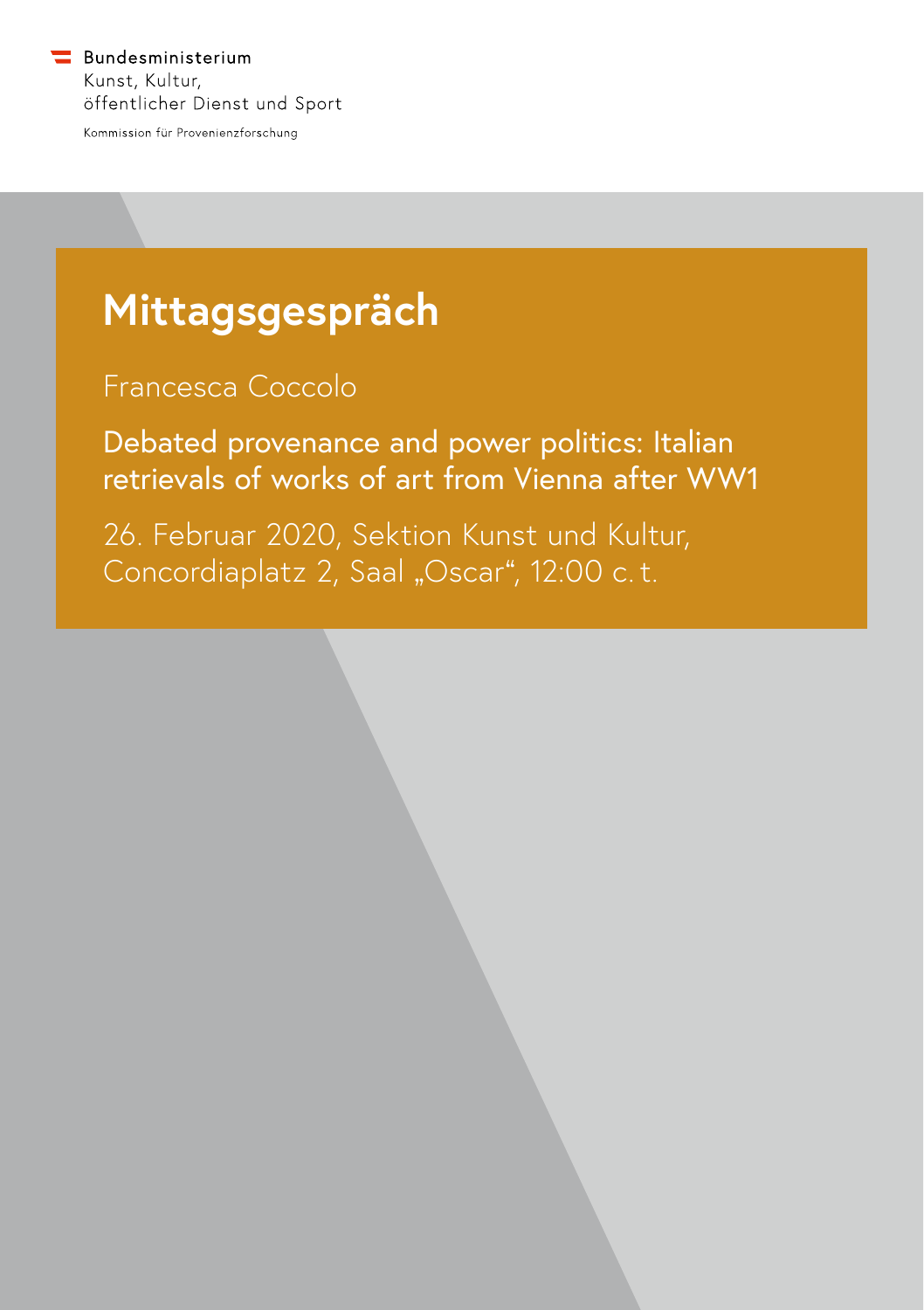# Francesca Coccolo **Debated provenance and power politics: Italian retrievals of works of art from Vienna after WW1**

## **Exposé**

At the end of December 1918, and with a view to implementing the Villa Giusti Armistice of 3<sup>rd</sup> November 1918, the Italian High Command dispatched a military mission to Vienna. The mission's main tasks consisted of repatriating Italian and Austrian prisoners and retrieving war materials. Nevertheless, an opportunity soon became clear to its chief, General Segre, to pursue a large-scale retrieval of public and private artistic property brought to Vienna and other imperial cities not only during the war but also during Habsburg rule over Italy in the XIX century. Archival materials in Italy, Austria and France represent a unique opportunity as they allow us to observe WW1 displacements of collections and artefacts between Austria and Italy from multiple perspectives. We can contrast national narratives that have been built up, and observe the political opportunities seized during and after the conflict; opportunities that aimed at claiming back part of one country's cultural heritage in favour of the other's. On both sides of the Alps, fellow art historians, museum directors and civil servants such as Hans Tietze, Max Dvořák, Gustav Glück, Ettore Modigliani, Giuseppe Gerola, Gino Fogolari and many others, found themselves standing against each other, and supporting their respective countries, to either exploit or ward off the consequences of the war and the peace clauses.

Im Anschluss an den Vortrag werden Erfrischungen gereicht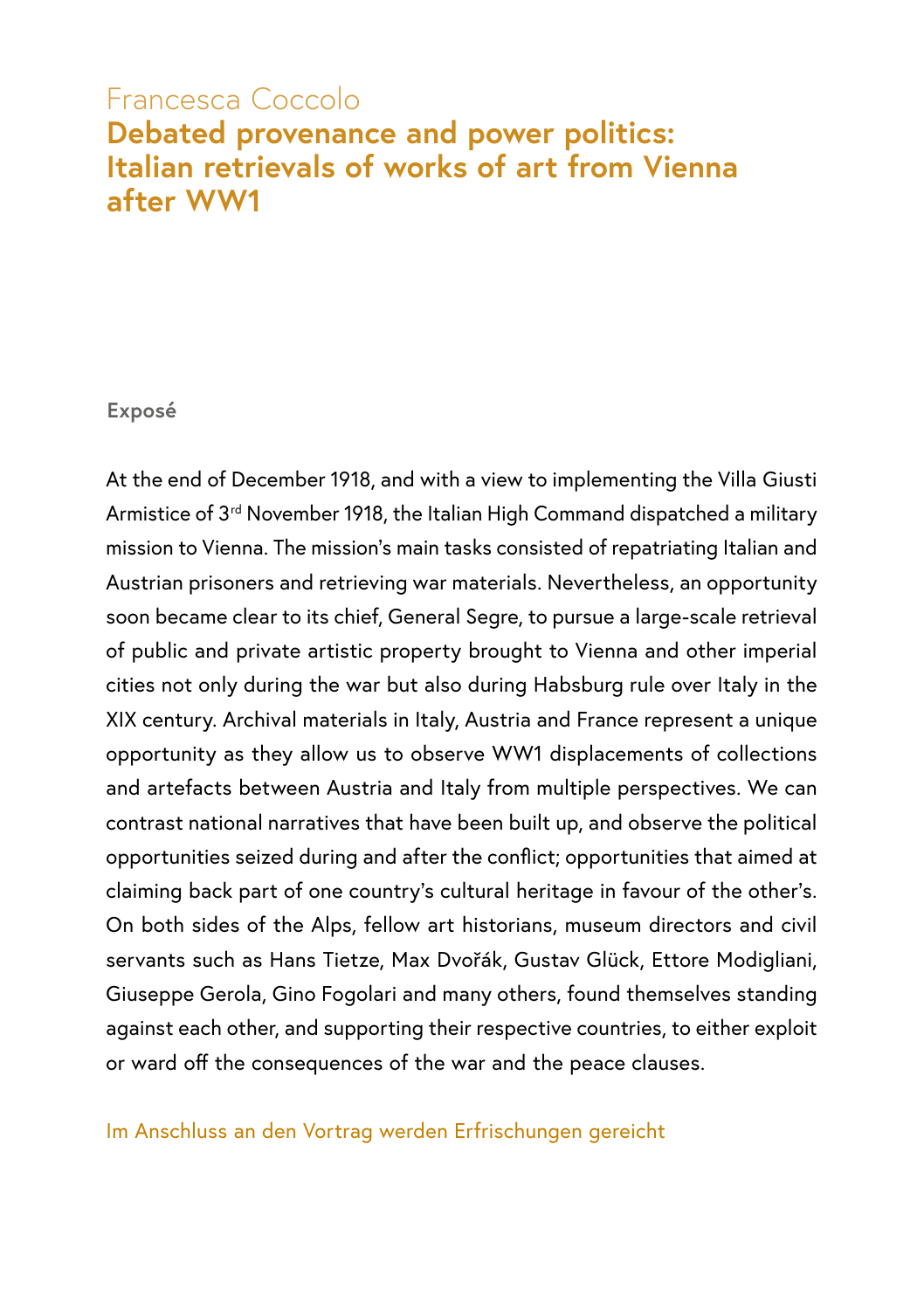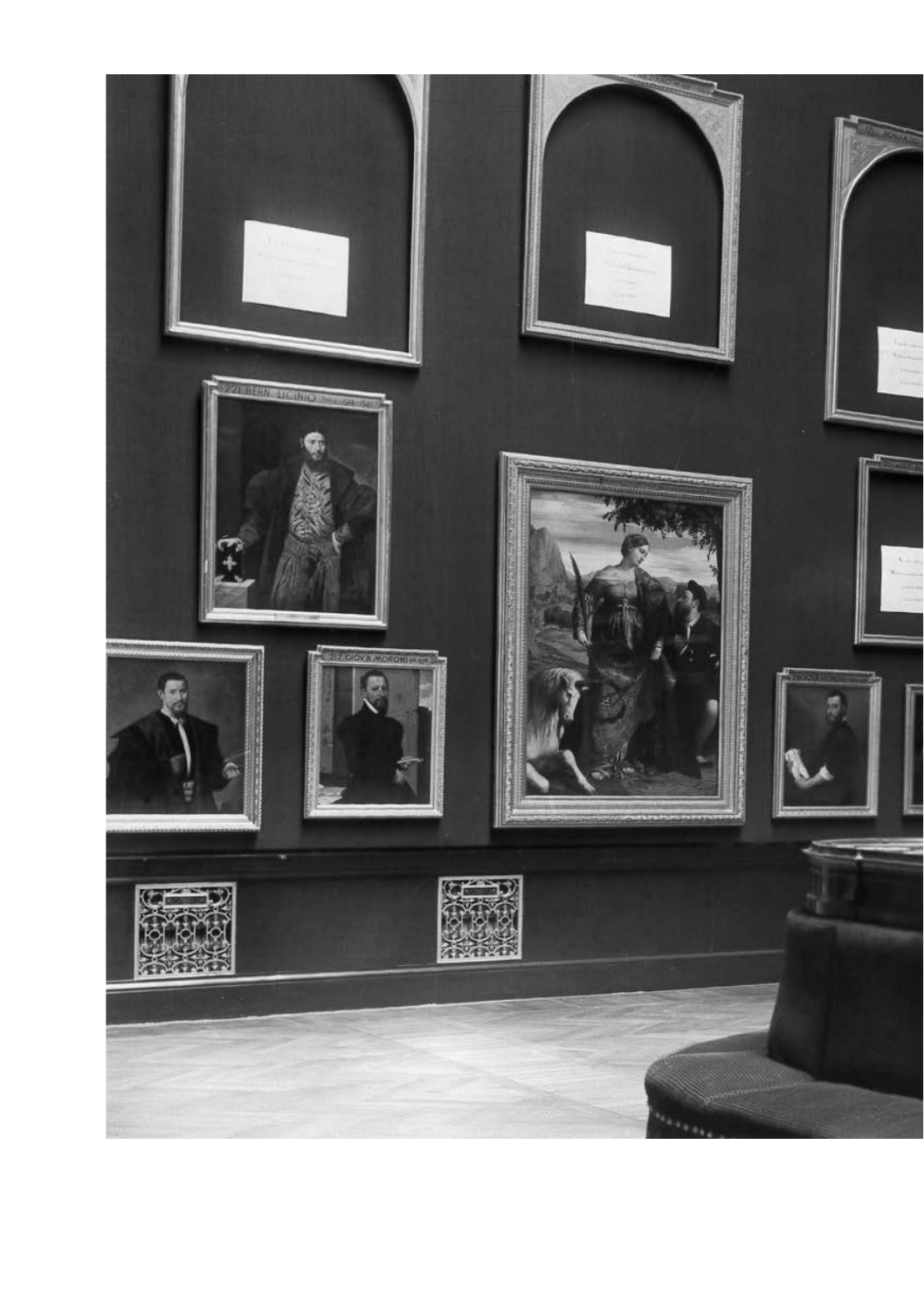

Leere Bilderrahmen im italienischen Saal der Gemäldegalerie des Kunsthistorischen Museums Wien 1920 nach dem Abtransport von Bildern durch die italienische Militärkommission. © KHM-Archiv AR XV 2366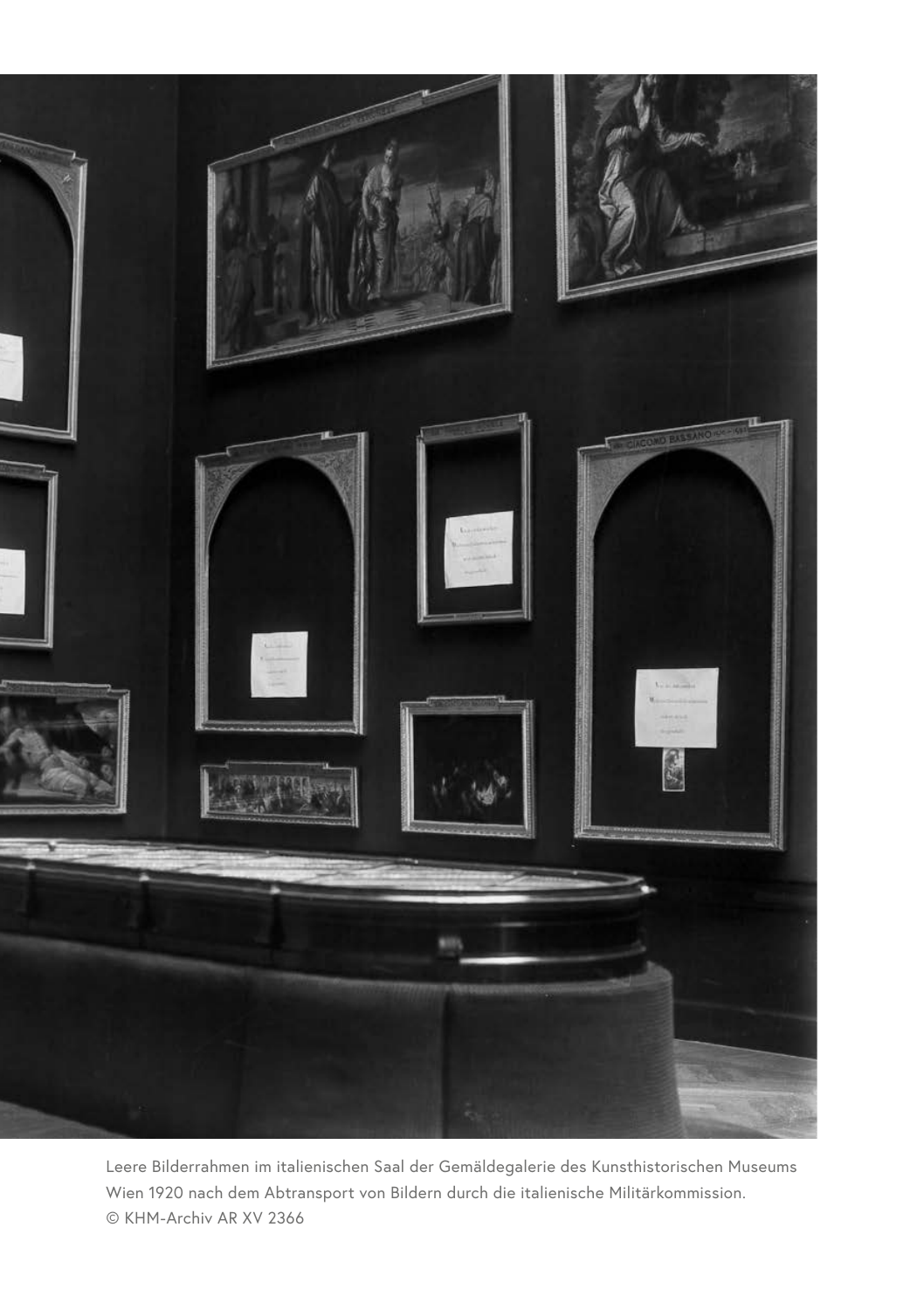## **Kurzbiografie**

**Francesca** is Ph.D. candidate at the IMT School in Lucca and former visiting fellow at UniVie's Institut für Rechts- und Verfassungsgeschichte. From 2017-19 she worked with the Italian team of the HERA Project on Transfers of Cultural Property in the Alpe Adria Region, contributing to conference talks, papers and document entries on both WW2 and WW1 provenance issues. Displacements of artworks resulting from post-war settlements in Europe have been her focus starting with her MA dissertation in Venice, a thesis on Allied restitutions of cultural property to Italy after 1945. Her experience in the field includes the European Shoah Legacy Institute's Provenance research programmes, a training course by the Carabinieri Art Protection Squad and a traineeship at the Art Loss Register in London.

#### **Vorschau**

# **Auf den Spuren der Gerechtigkeit Rainer Schuster (München) & Leonhard Weidinger (Wien)** sprechen zu **Geschichte, Kunstgeschichte und Restitution von**  Karl Spitzwegs Gemälde "Iustitia".

23. März 2020, Aula am Campus der Universität Wien, Hof 1.11, 18:30.

Eine Veranstaltung der Kommission für Provenienzforschung in Kooperation mit dem Institut für Zeitgeschichte der Universität Wien, unterstützt von NEUMEISTER. Münchener Kunstauktionshaus.